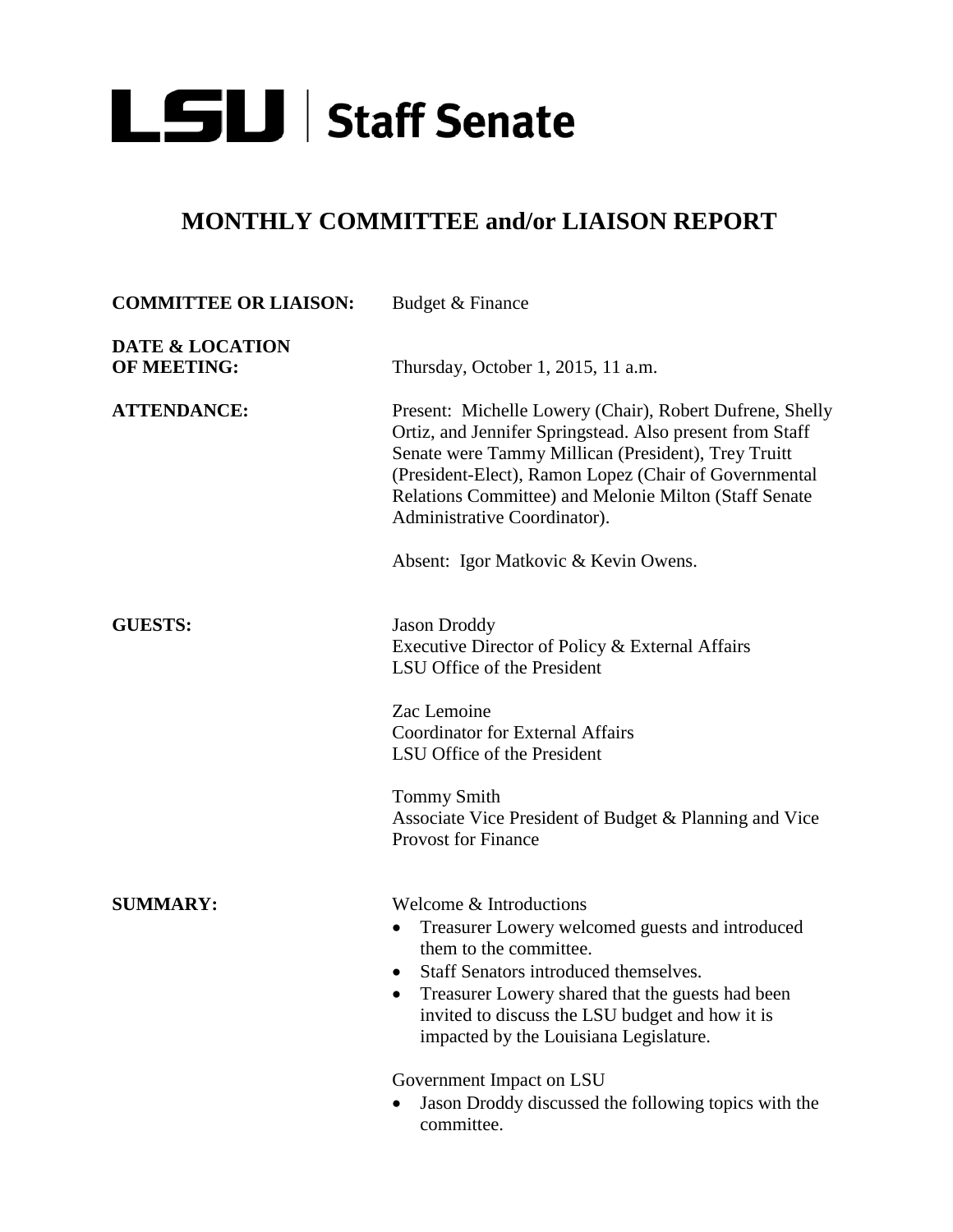## *State Contracts with Government Agencies*

- o Department of Environmental Quality
- o Department of Health and Hospitals
- o Department of Natural Resources

## *Federal Influences*

o Higher Education Act (Reauthorization)

## *Louisiana Legislature Highlights*

- o Revenue bills Responsible for stabilizing higher education and LSU's budget for FY2016.
- o TOPS
- o LA Grad Act
- o Tuition & Fees
- o Taxes
- Two documents were shared with the group. Both are attached to this report.
	- o Report on 2015 Legislature & Legislative Races
	- o Capitalizing on LSU's Success to Build Louisiana's Competitive Edge
		- Document shared by President Alexander
- Report on 2015 Legislature & Legislative Races
	- o Provides overview of voting patterns for legislators regarding revenue bills. Patterns are reported in three groups of votes for revenue bills.
	- o Notes one tax increase for the year (cigarettes)
	- o Other revenue measures were related to rollbacks in tax incentives and exemptions for certain types of activities
	- o References newsletter published by the Louisiana Legislative Fiscal Office (link provided below). Newsletter includes overview of revenue measures considered for 2015.
- Senators were encouraged to reach out individually to their legislators and ask them how they plan to support LSU if elected.
- Tiger Advocates, group led by the LSU Alumni Association, sent emails to all of the gubernatorial candidates to request responses to six questions (attached). Responses were posted on the LSU Alumni Association's website at [www.lsualumni.org.](http://www.lsualumni.org/)